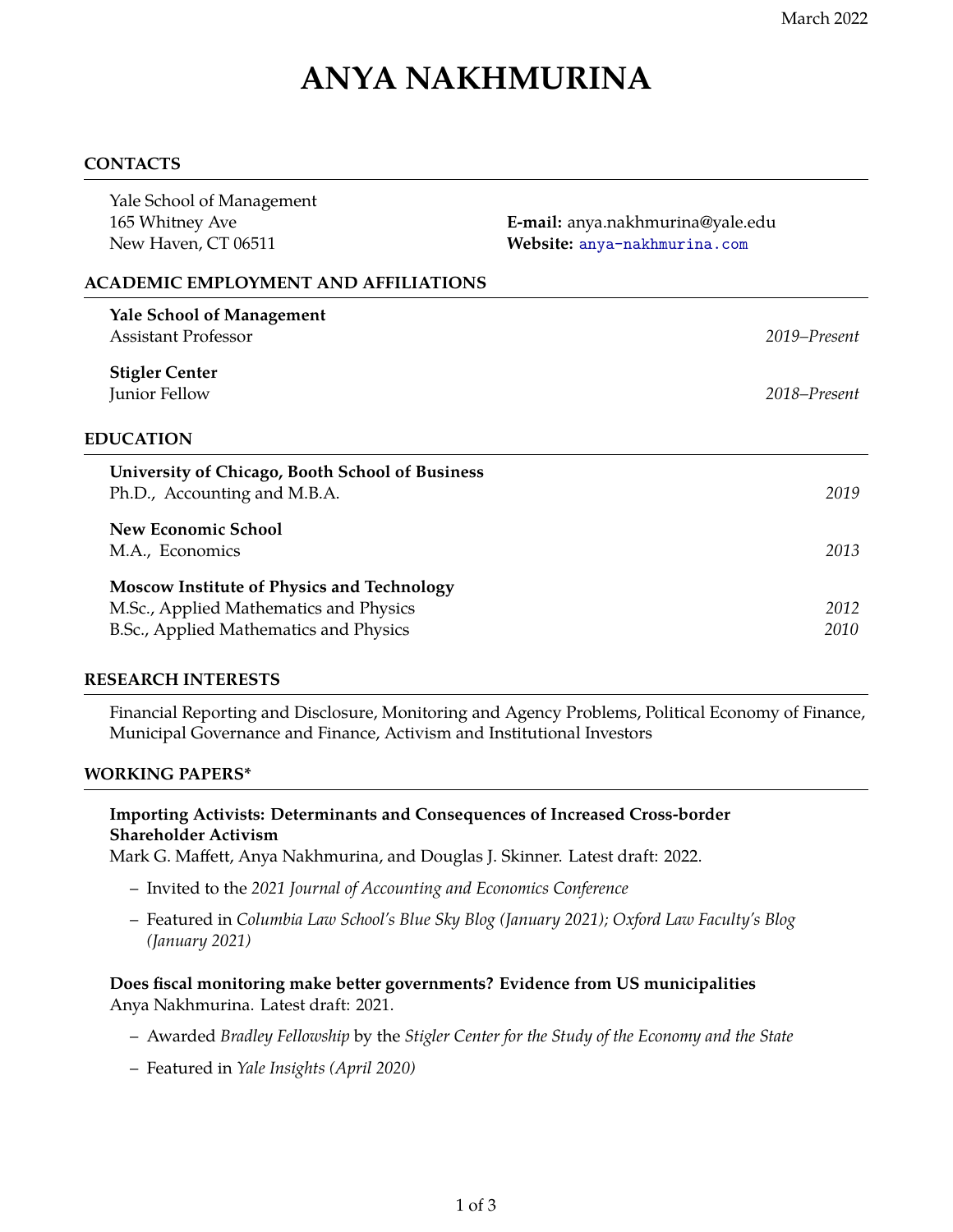## **Measuring cities' climate risk exposure and preparedness**

Shirley S. Lu and Anya Nakhmurina. Latest draft: 2021.

– Invited to the *NBER Conference on Measuring and Reporting Corporate Carbon Footprints and Climate Risk Exposure*

**Networks of large passive investors and activism** Anya Nakhmurina. Latest draft: 2020.

\*Author names in alphabetical order.

### **CONFERENCE AND SEMINAR PRESENTATIONS**

| JCAE 2022 Annual Symposium (discussant), Climate and Economic Activity seminar<br>series at the Federal Reserve Board (scheduled), Yale SOM (scheduled)                                                                                           | 2022 |
|---------------------------------------------------------------------------------------------------------------------------------------------------------------------------------------------------------------------------------------------------|------|
| MIT Sloan, Boston University, Yale SOM $(\times 2)$ , Journal of Accounting and Economics<br>Conference, NBER Conference (Measuring and Reporting Corporate Carbon<br>Footprints and Climate Risk Exposure)                                       | 2021 |
| Early Insights in Accounting Webinar, Corporate Governance and Executive<br>Compensation Research Series, Virtual Municipal Finance Workshop                                                                                                      | 2020 |
| University of Utah, New York University, INSEAD, London Business School, Yale,<br>Dartmouth College, University of North Carolina, Harvard Business School, Stanford<br>University, Pennsylvania State University, Columbia University, UT Dallas | 2019 |
| University of Chicago, New Economic School, American Accounting Association<br>Annual Meeting, Transatlantic Doctoral Conference at London Business School                                                                                        | 2018 |

## **INVITED CONFERENCE PARTICIPATION**

| Journal of Accounting Research Conference                | 2015–2021       |
|----------------------------------------------------------|-----------------|
| Journal of Accounting and Economics Conference           | 2018, 2021      |
| <b>RAST Conference</b>                                   | 2021            |
| LBS Accounting Symposium (scheduled)                     | 2022            |
| <b>INSEAD Accounting Symposium (scheduled)</b>           | 2022            |
| Columbia Burton Accounting Conference                    | 2021            |
| <b>Tuck Accounting Research Workshops</b>                | 2020-2021       |
| <b>Utah Winter Accounting Conference</b>                 | 2020            |
| Review of Accounting Studies Conference                  | 2021            |
| Columbia Junior Accounting Conference                    | 2020, 2022      |
| Global Issues in Accounting Conference                   | 2015, 2017-2019 |
| Dartmouth Tuck Accounting Research Conference            | 2020            |
| Political Economy of Finance Conference                  | 2017, 2018      |
| American Accounting Association FARS Doctoral Consortium | 2017            |